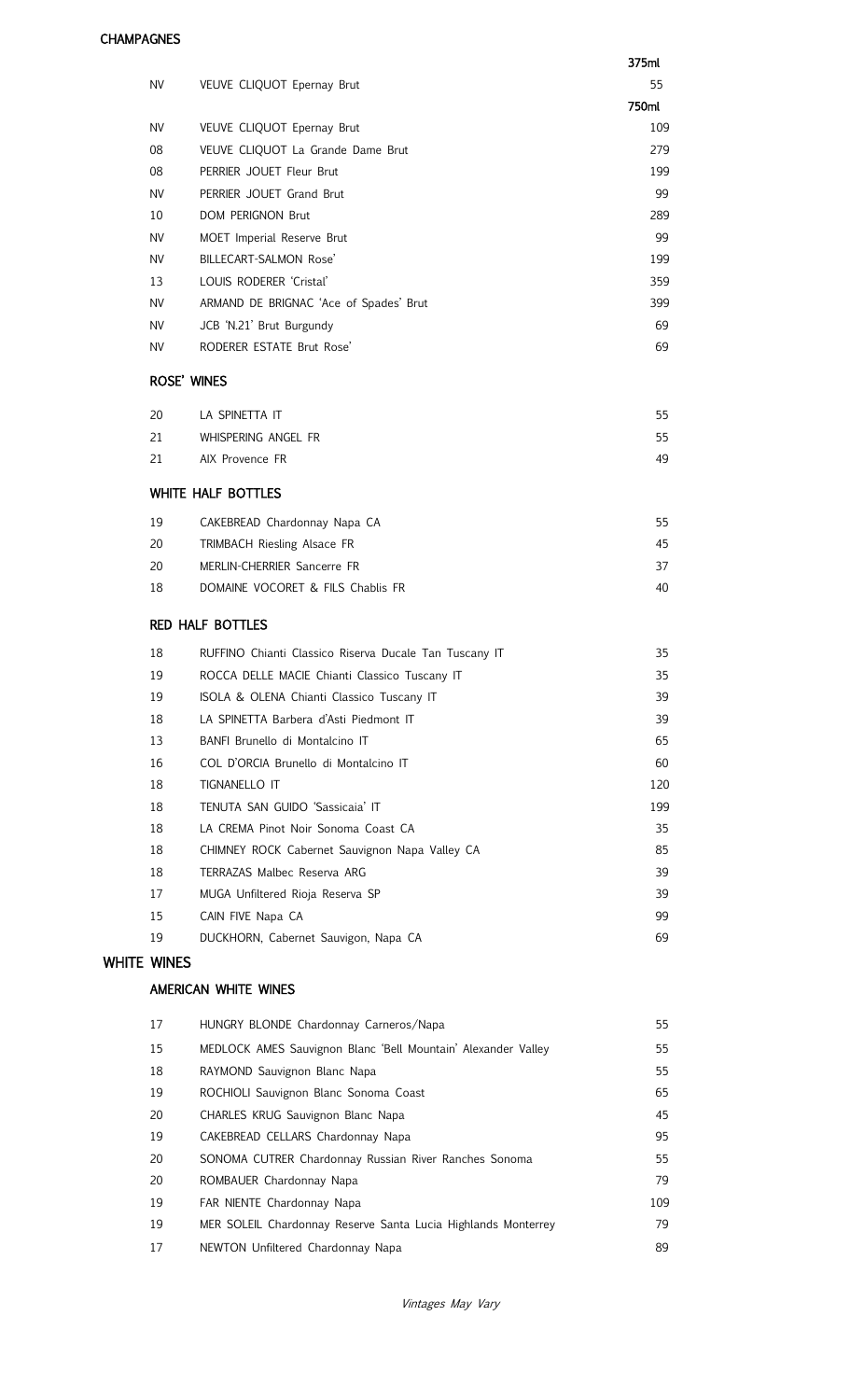### INTERNATIONAL WHITES WINES

| 19 | LAGARIA Pinot Grigio Veneto IT                             | 45  |
|----|------------------------------------------------------------|-----|
| 19 | BANFI Pinot Grigio IT                                      | 49  |
| 19 | CHIARLO Gavi 'Rovereto IT                                  | 49  |
| 18 | DOMAINE ZIND HUMBRECHT Riesling Calcaire Alsace FR         | 85  |
| 20 | CLOUDY BAY Sauvignon Blanc Marlborough NZ                  | 60  |
| 20 | OYSTER BAY Sauvignon Blanc Marlborough NZ                  | 39  |
| 20 | MERLIN CHERRIERE Sancerre, Loire FR                        | 55  |
| 19 | LUCIEN CROCHET Sancerre, Loire FR                          | 65  |
| 21 | FOURNIER Sancerre, Loire FR                                | 65  |
| 19 | DOMAINE VOCORET & FILS Chablis FR                          | 70  |
| 18 | DESCHAMPS Pouilly-Fume FR                                  | 69  |
| 18 | SAGET LA PERRIÈRE POUILLY-FUMÉ 'Le Domaine Saget' Loire FR | 60  |
| 19 | MICHEL CHEVEAU Pouilly-Fuisse "Les Trois Terroirs' FR      | 70  |
| 19 | DOMAINE LAFLAIVE Puligny-Montrachet 'Macon Verze' FR       | 239 |
| 19 | DOMAINE DROUHIN Puligny-Montrachet FR                      | 145 |

# RED WINES

## PINOT NOIR & BURGUNDY

| 19               | LA CREMA Sonoma Coast                                       | 55       |
|------------------|-------------------------------------------------------------|----------|
| 18               | SONOMA CUTRER Russian River Valley                          | 75       |
| 18               | <b>ARGYLE Reserve Willamette</b>                            | 59       |
| 19               | BELLE GLOS 'Clark and Telephone' by Copper Cane Santa Maria | 99       |
| 18               | <b>ETUDE Carneros</b>                                       | 89       |
| 15               | HANZELL 'Seballa' Sonoma Coast                              | 119      |
| 18               | MERRY EDWARDS Sonoma Coast                                  | 109      |
| 19               | KOSTA BROWN Russian River                                   | 154      |
| 17               | SHEA WINE CELLARS Willamette                                | 89       |
| 20               | CRISTOM 'Mt. Jefferson' Willamette                          | 70       |
| 18               | <b>WILLAKENZIE Willamette</b>                               | 65       |
| 18               | KEN WRIGHT 'Shea Vineyard' OR                               | 99       |
| 18               | HESS Shirtail Ranches, Central Coast                        | 65       |
| 19               | HENRY GOUGES 'Nuits St George 1er Cru Les Chaignots' FR     | 209      |
| 19               | MAISON JOSEPH DROUHIN 'Gevrey-Chambertin' FR                | 169      |
| 17               | MONGEARD-MUGNERET Grands-Eschezeaux Grand Cru FR            | 379      |
| <b>MERLOT</b>    |                                                             |          |
|                  |                                                             |          |
| 18<br>18         | FROG'S LEAP Napa                                            | 79<br>85 |
| 17               | <b>DUCKHORN Napa</b><br>RODNEY STRONG Sonoma County         | 49       |
|                  |                                                             |          |
| <b>ZINFANDEL</b> |                                                             |          |
| 17               | SEGHESIO 'Old Vine' Sonoma County                           | 65       |
| 18               | A. RAFANELLI Dry Creek Valley Sonoma County                 | 85       |
| 17               | <b>BERAN</b><br>Sonoma County                               | 50       |
| 18               | RIDGE LYTTON SPRINGS Dry Creek Valley                       | 70       |
| 18               | NINE NORTH 'Hullabaloo' Old vines CA                        | 55       |
| 17               | ELYSE Korte Ranch St Helena Napa                            | 75       |
|                  | PETITE SYRAH                                                |          |
| 18               | STAGS LEAP Napa                                             | 85       |
|                  |                                                             |          |
| <b>SYRAH</b>     |                                                             |          |
| 16               | SHAFER 'Relentless' Napa                                    | 169      |
| <b>BLENDS</b>    |                                                             |          |
| 19               | THE PRISONER Napa                                           | 99       |
| 16               | PAZZO Napa                                                  | 79       |
| 19               | PARADUXX by Duckhorn Napa                                   | 79       |
| <b>NV</b>        | SEAN THACKEREY 'Pleiades xxvii' Napa                        | 69       |
| 16               | BEAULIEU VINEYARDS 'Tapestry' Napa                          | 109      |
| 17               | DARIOUSH 'Caravan' Napa                                     | 109      |
| 16               | NAPANOOK by Dominus Napa                                    | 129      |
| 06               | CAIN FIVE Napa                                              | 249      |
| 07               | CAIN FIVE Napa                                              | 279      |
| 08               | CAIN FIVE Napa                                              | 249      |
| 15               | CAIN FIVE Napa                                              | 179      |
| 13               | CAIN FIVE 'Cain Concept' Napa                               | 119      |
| <b>NV</b>        | OVERTURE by 'Opus One' Napa                                 | 219      |
|                  |                                                             |          |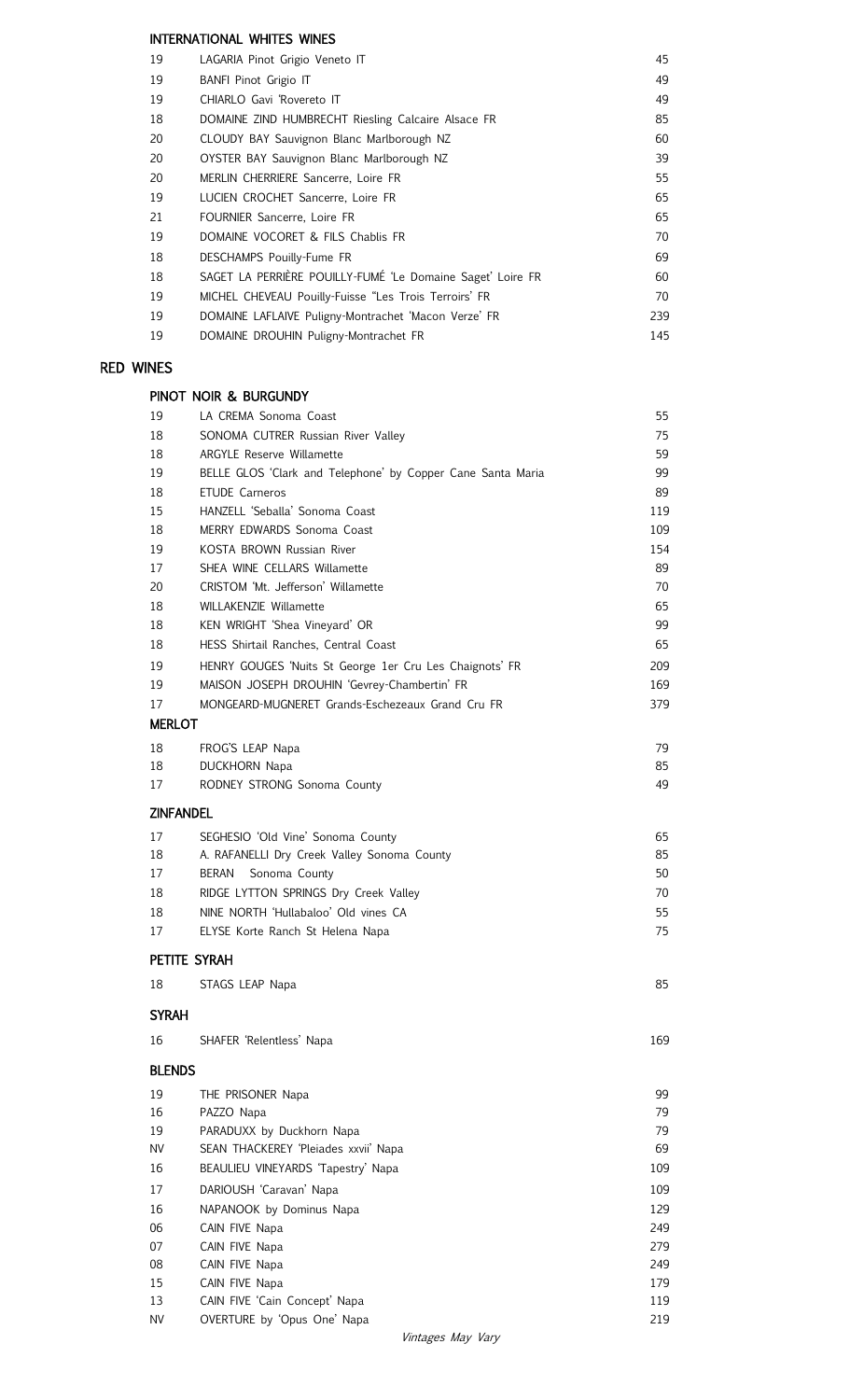### CABERNET SAUVIGNON

| 18        | NAPA CELLARS Napa                             | 69  |
|-----------|-----------------------------------------------|-----|
| 19        | J. LOHR Hilltop Napa                          | 65  |
| 18        | SEQUOIA GROVE Napa                            | 95  |
| 19        | B.R. COHN North Coast Sonoma                  | 85  |
| 16        | CLOS DU VAL Napa                              | 99  |
| 17        | <b>EMBLEM Napa</b>                            | 75  |
| 20        | <b>AUSTIN HOPE Paso Robles</b>                | 89  |
| 19        | DOUBLEBACK Walla Walla                        | 209 |
| 18        | LA JOTA Howell Mountain                       | 209 |
| 16        | VINEYARD 29 "Ceanda" Napa                     | 269 |
| 18        |                                               | 75  |
|           | CHARLES KRUG Napa                             |     |
| 15        | LADERA Napa                                   | 109 |
| <b>NV</b> | BONANZA by Wagner family California           | 50  |
| 18        | PENFOLDS 'Bin 704' Napa                       | 109 |
| 16        | BEAULIEU VINEYARDS 'Georges de Latour' Napa   | 199 |
| 16        | THE MASCOT BY HARLAN Napa                     | 219 |
| 19        | <b>DUCKHORN Napa</b>                          | 139 |
| 17        | GROTH Oakville Napa                           | 129 |
| 15        | GROTH 'Reserve' Oakville Napa                 | 239 |
| 16        | GROTH 'Reserve' Oakville Napa                 | 249 |
| 18        | NEWTON 'Skyside' Sonoma                       | 70  |
| 18        | DARIOUSH Napa                                 | 179 |
| 17        | SILVER OAK Alexander Valley                   | 124 |
| 16        | SILVER OAK Napa Valley                        | 190 |
| 18        | BERINGER 'Knight's Valley' Sonoma             | 79  |
| 17        | JORDAN Sonoma                                 | 99  |
| 18        | JOSEPH PHELPS Napa                            | 114 |
| 18        | DOMINUS Napa                                  | 499 |
| 18        | STAG'S LEAP 'Investor' Napa                   | 79  |
| 16        | DAVIS ESTATE Napa                             | 149 |
| 16        | FISHER VINEYARDS 'Coach Insignia' Napa        | 169 |
| 18        | FISHER 'Unity' Sonoma                         | 90  |
| 19        | FAUST Napa                                    | 99  |
| 18        | QUINTESSA Rutherford Napa                     | 349 |
| 16        | SPRING MOUNTAIN Napa                          | 154 |
| 16        | HEWITT Rutherford Napa                        | 199 |
| 18        | <b>QUILT Napa</b>                             | 79  |
| 19        | PINE RIDGE Napa                               | 85  |
| 13        | FAR NIENTE Napa                               | 309 |
| 14        | FAR NIENTE Napa                               | 309 |
| 15        | FAR NIENTE Napa                               | 309 |
| 16        | FAR NIENTE Napa                               | 309 |
| 18        | FAR NIENTE Napa                               | 199 |
| 19        | NICKEL & NICKEL 'Branding Iron' Oakville Napa | 149 |
| 16        | STAGLIN Rutherford Napa                       | 319 |
| 18        | SHAFER 'One Point Five' Stags Leap            | 189 |
| 16        | ROBERT CRAIG 'Spring Mountain' Napa           | 154 |
| 18        |                                               | 119 |
|           | ROBERT CRAIG 'Affinity' Napa                  |     |
| 18        | OPUS ONE Napa                                 | 425 |
| 17        | OPUS ONE Napa                                 | 399 |
| 17        | SHAFER 'Hillside Select' Napa                 | 329 |
| 17        | CAYMUS 'Special Select' Napa                  | 299 |
| 15        | HUNDRED ACRE 'Kayli Morgan' Napa              | 850 |
| 17        | BOND 'St. Eden' Napa                          | 890 |
| 16        | PAHLMEYER Napa                                | 249 |
| 17        | ODETTE Napa                                   | 199 |
| 15        | DUNN 'Howell Mountain' Napa                   | 275 |
| 13        | JOSEPH PHELPS 'Insignia' Napa                 | 299 |
| 15        | JOSEPH PHELPS 'Insignia' Napa                 | 359 |
| 18        | JOSEPH PHELPS 'Insignia' Napa                 | 359 |
| 16        | FIGGINS ESTATE Walla Walla WA                 | 189 |

Vintages May Vary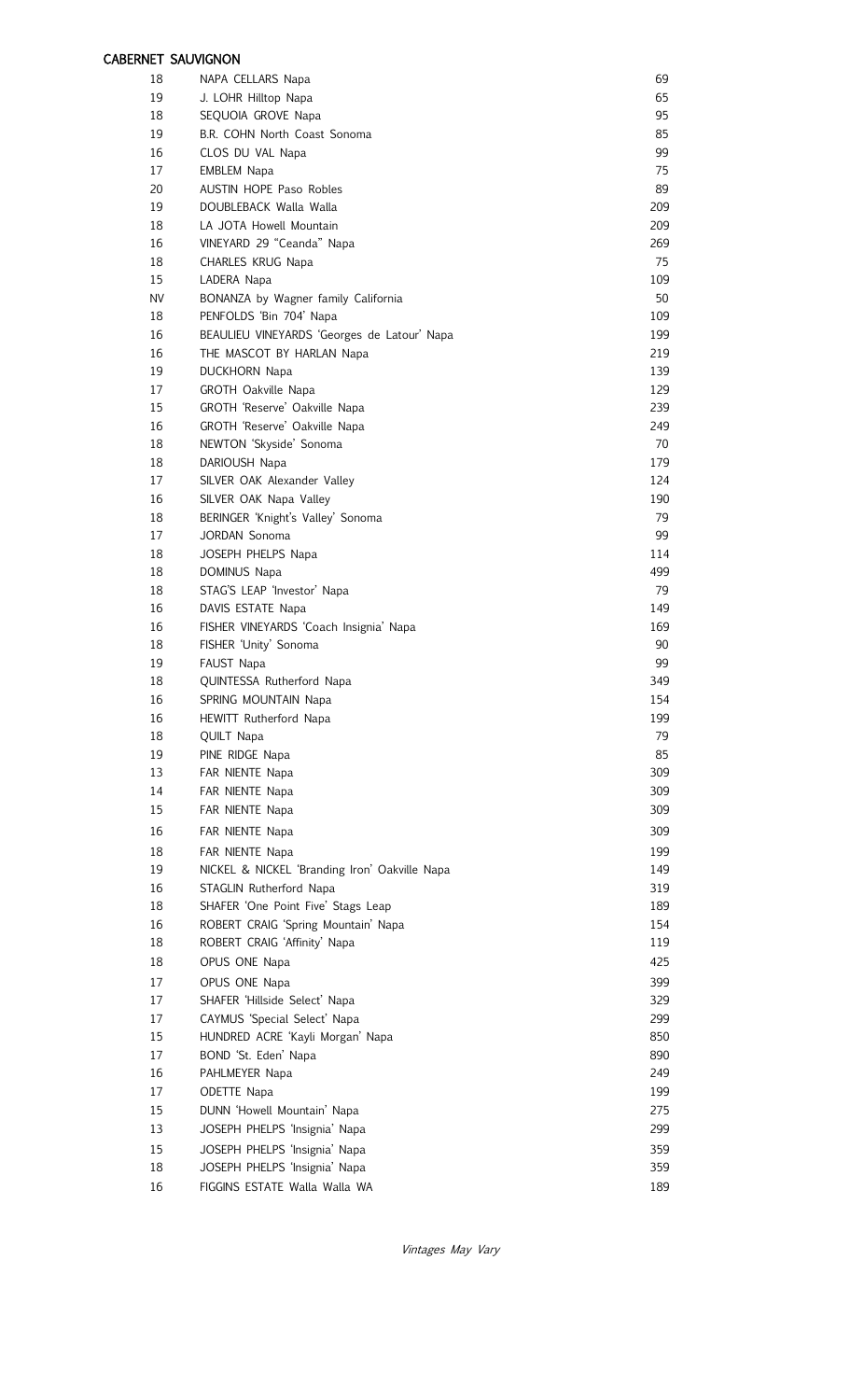## INTERNATIONAL REDS

| 17 | SELLA & MOSCA Cannonau Riserva IT                  | 49  |
|----|----------------------------------------------------|-----|
| 11 | MASTROBERARDINO Taurasi 'Naturalis Historia' IT    | 119 |
| 10 | TINTO PESQUERA Reserva Ribera del Duero SP         | 65  |
| 10 | ANTIGUA Reserva Rioja SP                           | 65  |
| 15 | RAMON BILBAO Reserva Rioja SP                      | 65  |
| 17 | NUMANTHIA Termes' Toro SP                          | 65  |
| 14 | CAMPO VIEJO Rioja Reserva SP                       | 70  |
| 09 | BERONIA Rioja Gran Reserva SP                      | 75  |
| 64 | FAUSTINO I Rioja Gran Reserva SP                   | 379 |
| 70 | FAUSTINO I Rioja Gran Reserva SP                   | 299 |
| 19 | BENMARCO Malbec Mendoza ARG                        | 49  |
| 19 | ACHAVAL Ferrer Malbec Mendoza ARG                  | 59  |
| 14 | LUCA 'Laborde' Double Select Syrah Mendoza ARG     | 65  |
| 17 | ELDERTON Shiraz, Barossa Valley AUS                | 69  |
| 17 | <b>INKBERRY Shiraz/Cabernet Central Ranges AUS</b> | 69  |

#### ITALIAN REDS

# NEBBIOLO-DOLCETTO-BARBARESCO

|                | INEDDIULU-DULUE I IU-DARDARESUU                                        |            |
|----------------|------------------------------------------------------------------------|------------|
| 18             | GAGLIARDO Dolcetto                                                     | 49         |
| 18             | <b>TRAVAGLINI Gattinara</b>                                            | 75         |
| 16             | MICHELE CHIARLO Barbaresco "Reyna"                                     | 99         |
| <b>AMARONE</b> |                                                                        |            |
| 09             | <b>BERTANI</b> Classico                                                | 184        |
| 10             | <b>BERTANI</b> Classico                                                | 184        |
| 13             | SARTORI 'Corte Bra' Riserva                                            | 99         |
| 11             | MASI "Costasera" Classico Riserva                                      | 139        |
| 13             | DAL FORNO                                                              | 399        |
| 16             | <b>CESARI Classico</b>                                                 | 104        |
|                | <b>SUPER TUSCANS</b>                                                   |            |
| 18             | TENUTA SAN GUIDO 'Sassicaia' Bolgheri                                  | 329        |
| 16             | TENUTA DELL'ORNELLAIA 'Ornellaia' Bolgheri                             | 349        |
| 19             | TENUTA SETTE PONTI 'Crognolo'                                          | 99         |
| 18             | <b>TIGNANELLO</b>                                                      | 189        |
| 18             | GUADO AL TASSO Bolgheri                                                | 189        |
| 18             | BIBI GRAETZ 'Testamatta'                                               | 159        |
| 19             | TENUTA SETTE PONTI 'Oreno'                                             | 179        |
| 18             | GAJA Ca' Marcanda 'Promis'                                             | 109        |
| 18             | UMBERTO CESARI 'Liano'                                                 | 65         |
| 18             | CABREO Tenute Toscana "Il Burgo"                                       | 95         |
|                | <b>VALPOLICELLA</b>                                                    |            |
| 17             | SARTORI 'Montegradella' Classico Superiore                             | 55         |
| 19             | <b>CESARI</b> Classico                                                 | 39         |
| 18             | <b>BERTANI Ripasso</b>                                                 | 69         |
| 16             | LUIGI RIGHETTI Ripasso                                                 | 59         |
| 13             | DAL FORNO                                                              | 199        |
| 14             | DAL FORNO                                                              | 199        |
|                | <b>BRUNELLO DI MONTALCINO</b>                                          |            |
| 12             | LE RAGNAIE                                                             | 119        |
| 15             | LE RAGNAIE                                                             | 103        |
| 12             | LE RAGNAIE "Fornace'                                                   | 199        |
| 15             | LE RAGNAIE 'Fornace'                                                   | 199        |
| 11             | LE RAGNAIE 'Vecchie Viti'                                              | 09         |
| 15             | LA FUGA                                                                | 134        |
| 15             | SILVIO NARDI                                                           | 144        |
| 16             | SILVIO NARDI                                                           | 149        |
| 03             | SILVIO NARDI 'Vigneto Manachiara'                                      | 169        |
| 06<br>07       | SILVIO NARDI 'Vigneto Manachiara'<br>SILVIO NARDI 'Vigneto Manachiara' | 189<br>189 |
| 12             | SILVIO NARDI 'Vigneto Manachiara'                                      | 159        |

 SILVIO NARDI 'Vigneto Manachiara' 169 06 BANFI 119 BANFI 'Poggio alle Mura' 149 BANFI 'Vigna Marrucheto' 159 CAPARZO 119 AZIENDA AGRICOLA LA TORRE 139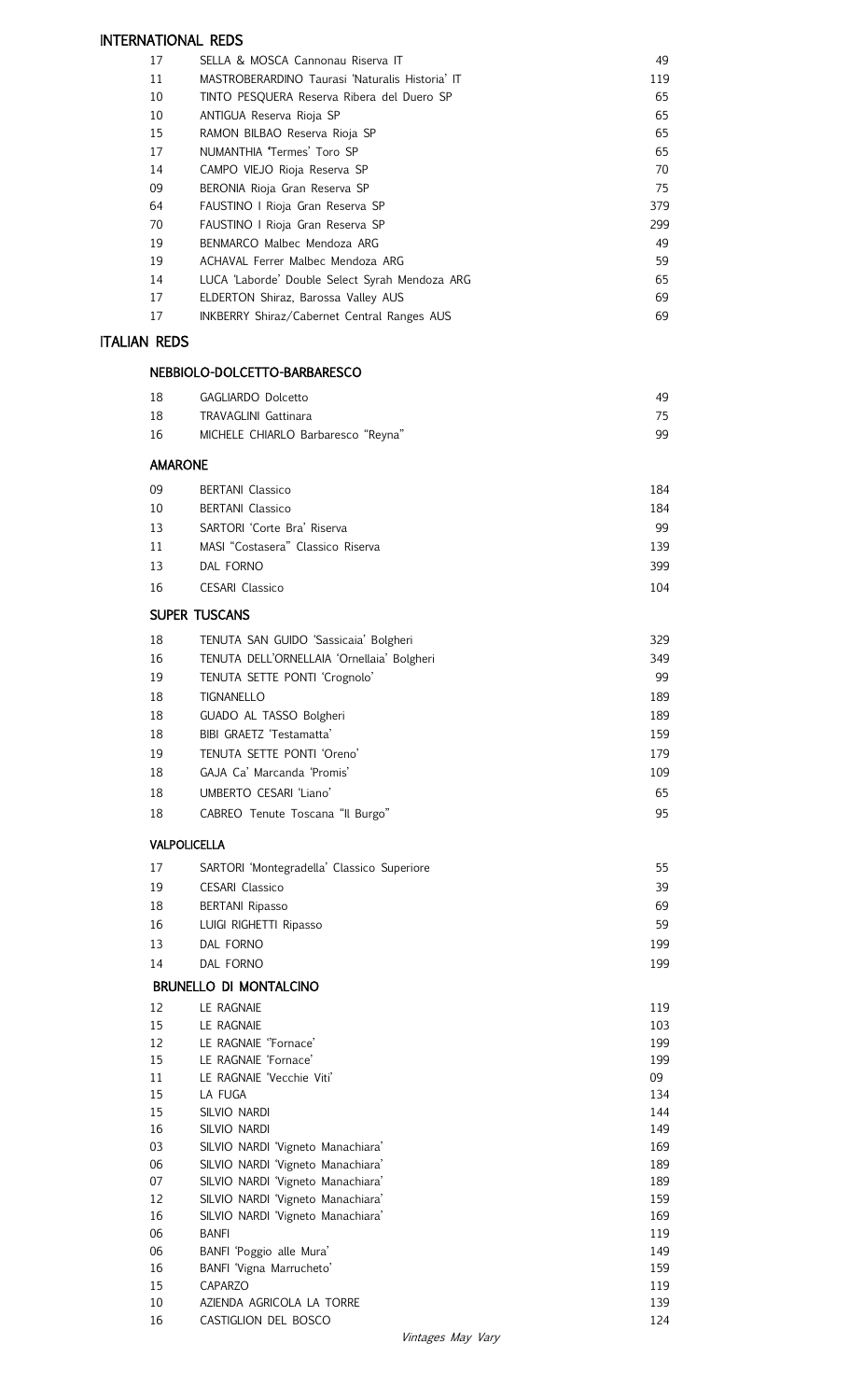## CHIANTI CLASSICO

|               | UTIMINII ULAJJIUU                      |     |
|---------------|----------------------------------------|-----|
| 17            | <b>RODANO</b>                          | 55  |
| 16            | RODANO 'Viacosta'                      | 69  |
| 19            | <b>FONTERUTOLI</b>                     | 55  |
| 18            | <b>ISOLE &amp; OLENA</b>               | 65  |
| 19            | CASTELLO DI AMA                        | 65  |
| 18            | PALAGETTO                              | 60  |
| 18            | VIGNAMAGGIO                            | 55  |
| 17            | <b>BANFI Riserva</b>                   | 55  |
| 16            | <b>CARPINETO Riserva</b>               | 57  |
| 17            | NOZZOLE Riserva                        | 49  |
| 18            | SAN FELICE Riserva 'Il Grigio'         | 60  |
| 16            | NOZZOLE Riserva 'La Forra'             | 95  |
| <b>BAROLO</b> |                                        |     |
| 17            | GIOVANNI VIBERTI 'Buon Padre'          | 99  |
| 15            | GAJA 'Conteisa'                        | 339 |
| 16            | <b>GIANNI GAGLIARDO</b>                | 99  |
| 16            | FONTANAFREDDA 'La Rosa'                | 169 |
| 16            | DAMILANO 'Cannubi'                     | 179 |
| 16            | DAMILANO "Brunate"                     | 179 |
| 10            | FIGLI LUIGI ODDERO                     | 169 |
| 16            | FIGLI LUIGI ODDERO                     | 149 |
| 15            | LUIGI ODDERO Riserva                   | 179 |
| 16            | PODERI LUIGI EINAUDI                   | 179 |
| 16            | GUIDO PORRO 'Lazzairasco'              | 169 |
| 16            | GIULIA NEGRI 'Serradenari'             | 159 |
| 17            | ELVIO COGNO 'Ravera'                   | 139 |
| 16            | LA SPINETTA 'Campe'                    | 189 |
| 16            | PIERO BENEVELLI 'Le Coste di Monforte' | 119 |
| 16            | CONTERNO FANTINO 'Castelletto'         | 189 |
| 16            | CONTERNO FANTINO 'Sori Ginestra'       | 189 |
| 16            | CONTERNO FANTINO 'Mosconi'             | 189 |

MASSOLINO 'Margheria' 164

## LEO'S COLLECTION

| 17     | VIETTI Barolo 'Lazzarito' IT              | 750ml    | 239   |
|--------|-------------------------------------------|----------|-------|
| 17     | VIETTI Barolo 'Ravera' IT                 | 750ml    | 239   |
| 19     | <b>MASSETINO IT</b>                       | 750ml    | 459   |
| 18     | <b>MASSETO IT</b>                         | 750ml    | 899   |
| 18     | TENUTA SAN GUIDO Sassicaia IT             | 750ml    | 399   |
| 68     | BERTANI Amarone Classico IT               | 750ml    | 429   |
| $00\,$ | BERTANI Amarone Classico IT               | 750ml    | 319   |
| 16     | MARQUES de MURRIETA 'Dalmau' Rioja SP     | 750ml    | 209   |
| 18     | CHATEAU MARGAUX FR                        | 750ml    | 1,450 |
| 10     | CHATEAU LAFITE ROTHSCHILD Pauillac FR     | 750ml    | 1,550 |
| 18     | CLOS DE TART Grand Cru Burgundy FR        | 750ml    | 750   |
| 18     | AMUSE BOUCHE, St. Helena CA               | 750ml    | 395   |
| 18     | PATRIMONY Paso Robles CA                  | 750ml    | 319   |
| 18     | CHATEAU LYNCH-BAGES FR                    | 750ml    | 279   |
| 15     | CALON SEGUR St-Estephe FR                 | 750ml    | 209   |
| 19     | CHATEAU BEAUCASTEL Chateauneuf du Pape FR | 750ml    | 149   |
| 20     | ALTESINO Brunello di Montalcino Tuscany   | 1.5lt    | 319   |
| 08     | SPRING MOUNTAIN Cabernet Sauvignon Napa   | 1.5lt    | 319   |
| 10     | SPRING MOUNTAIN Cabernet Sauvignon Napa   | 1.5lt    | 300   |
| 16     | CASTELLO BANFI Brunello di Montalcino IT  | 1.5lt    | 209   |
| 18     | ORNELLAIA IT                              | $1.5$ lt | 650   |
| 99     | TENUTA SA GUIDO Sassicaia IT              | 1.5lt    | 659   |
| 18     | TENUTA SAN GUIDO Sassicaia IT             | $1.5$ lt | 650   |
| 18     | SHAFER 'One Point Five' Napa CA           | $1.5$ lt | 350   |
| 18     | <b>INSIGNIA Napa CA</b>                   | 1.5lt    | 599   |